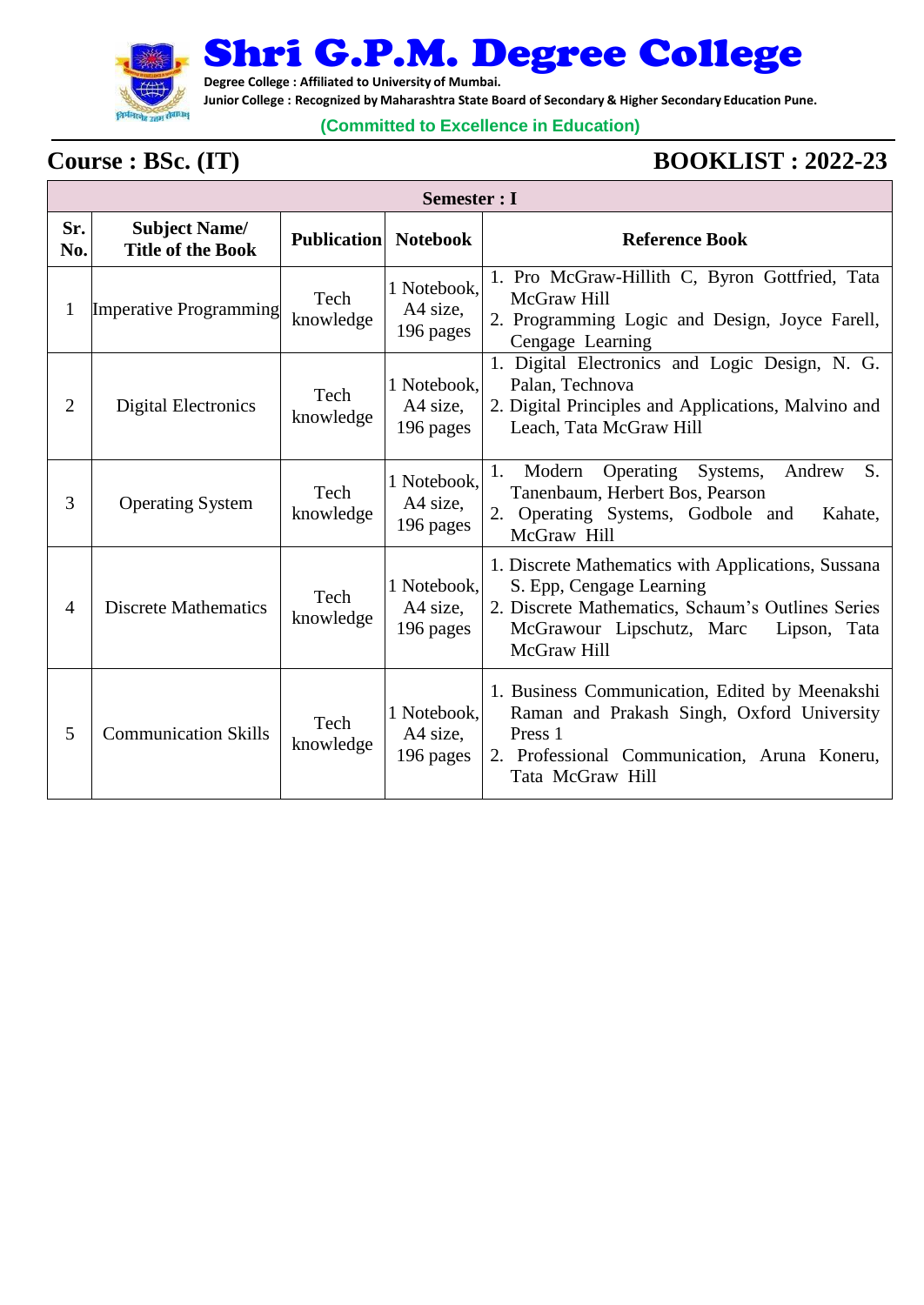| <b>Semester: II</b> |                                                  |                    |                                      |                                                                                                                                                                                                                                                            |  |
|---------------------|--------------------------------------------------|--------------------|--------------------------------------|------------------------------------------------------------------------------------------------------------------------------------------------------------------------------------------------------------------------------------------------------------|--|
| Sr.<br>No.          | <b>Subject Name/</b><br><b>Title of the Book</b> | <b>Publication</b> | <b>Notebook</b>                      | <b>Reference Book</b>                                                                                                                                                                                                                                      |  |
| 1                   | Object-Oriented<br>Programming                   | Tech<br>knowledge  | 1 Notebook,<br>A4 size,<br>196 pages | Object-Oriented, Timothy Budd, TMH<br>1.<br>2. Object-Oriented Programming with C++, E.<br>Balagurusamy, Tata McGraw Hill                                                                                                                                  |  |
| $\overline{2}$      | Microprocessor<br>Architecture                   | Tech<br>knowledge  | 1 Notebook,<br>A4 size.<br>196 pages | 1. Microprocessors Architecture, Programming and<br>Appli Pegrams with the 8,085, Ramesh Gaonkar,<br>Pegram<br>2. Computer System Architecture, M. Morris Mano,<br><b>PHI</b>                                                                              |  |
| 3                   | Web Programming                                  | Tech<br>knowledge  | 1 Notebook.<br>A4 size,<br>196 pages | 1. Web Design the Complete Reference, Thomas<br>Powell, Tata McGraw Hill<br>2. JavaScript 2.0: The Complete Reference, Thomas<br>Powell and Fritz Schneider, Tata McGraw Hill                                                                              |  |
| 4                   | Numerical And<br><b>Statistical Method</b>       | Tech<br>knowledge  | 1 Notebook,<br>A4 size,<br>196 pages | 1. Introductory Methods of Numerical Methods, S.<br>S. Shastri, PHI<br>2. Numerical Methods for Engineers, Steven C.<br>Chapra, Raymond P, Tata Mc Graw Hill                                                                                               |  |
| 5                   | <b>Green Computing</b>                           | Tech<br>knowledge  | 1 Notebook,<br>A4 size,<br>196 pages | 1. Green IT, Toby Velte, Anthony Velte, Robert<br>Elsenpeter, Toby Velte, Anthony Velte, Robert<br>Elsenpeter<br>2. Green Data Center: Steps for the Journey, Alvin<br>Galea, Michael, SchaeDistributorsbers, Shroff<br><b>Publishers and Distributors</b> |  |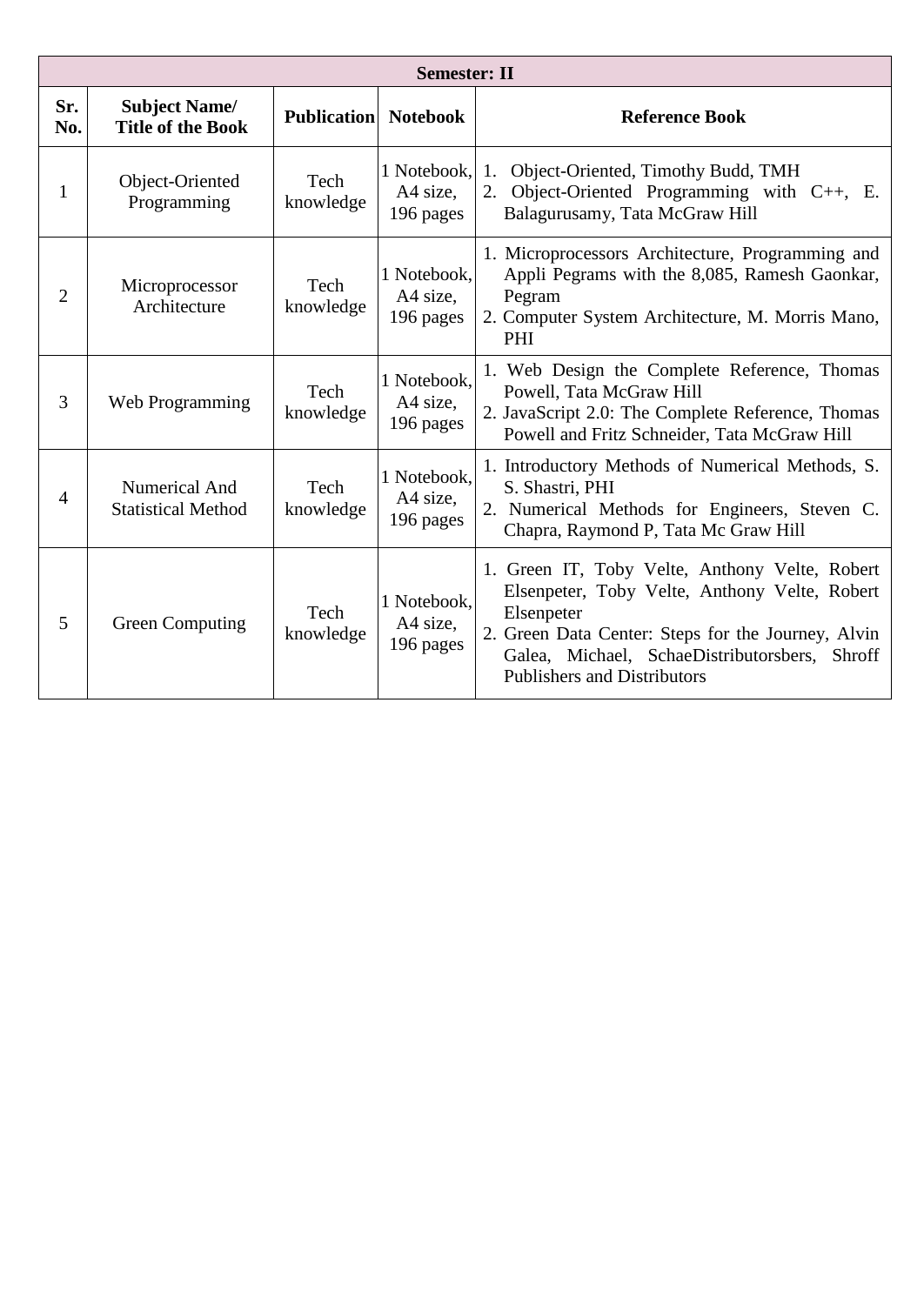|                | <b>Semester: III</b>                             |                    |                                      |                                                                                                                                                                                                                         |  |  |
|----------------|--------------------------------------------------|--------------------|--------------------------------------|-------------------------------------------------------------------------------------------------------------------------------------------------------------------------------------------------------------------------|--|--|
| Sr.<br>No.     | <b>Subject Name/</b><br><b>Title of the Book</b> | <b>Publication</b> | <b>Notebook</b>                      | <b>Reference Book</b>                                                                                                                                                                                                   |  |  |
| $\mathbf{1}$   | <b>Python Programming</b>                        | Tech<br>knowledge  | 1 Notebook,<br>A4 size,<br>196 pages | Think<br>Python, Allen Downey,<br>1.<br>O'Relly<br>Computer Science using Python 3<br>2. Introduction to Problem Solving with Python, E.<br>Balagurusamy, TMH                                                           |  |  |
| $\overline{2}$ | Data Structures                                  | Tech<br>knowledge  | 1 Notebook,<br>A4 size,<br>196 pages | An Introduction Jean-Paul<br>Structure<br>1.<br>with<br>Applications, Jean-Paul Tremblay and Paul<br>Sorenson, Tata MacGraw Hill<br>2. Data structure and Algorithm Analysis in C,<br>Weiss, Mark Allen, Addison Wesley |  |  |
| 3              | <b>Computer Networks</b>                         | Tech<br>knowledge  | 1 Notebook,<br>A4 size,<br>196 pages | 1. Data Communication and Networking, Behrouz<br>A. Forouzan, Tata McGraw Hill<br>2. Computer Networks, Andrew<br>Tanenbaum,<br>Pearson                                                                                 |  |  |
| $\overline{4}$ | Database Management<br><b>Systems</b>            | Tech<br>knowledge  | 1 Notebook,<br>A4 size,<br>196 pages | 1. Database System and Concepts McGraw-Hill<br>Schatz, H Korth, S Sudarshan, McGraw Hill<br>2. Introduction to Database System, C.J. Date,<br>Pearson                                                                   |  |  |
| 5              | <b>Applied Mathematics</b>                       | Tech<br>knowledge  | 1 Notebook,<br>A4 size,<br>196 pages | 1. A textbook of Applied Mathematics Vidyarthi, P.<br>N. Wartikar and J. N. Pune Vidyarthi Graha<br>2. Higher Engineering Mathematics, Dr. B. S.<br><b>Grewal Khanna Publications</b>                                   |  |  |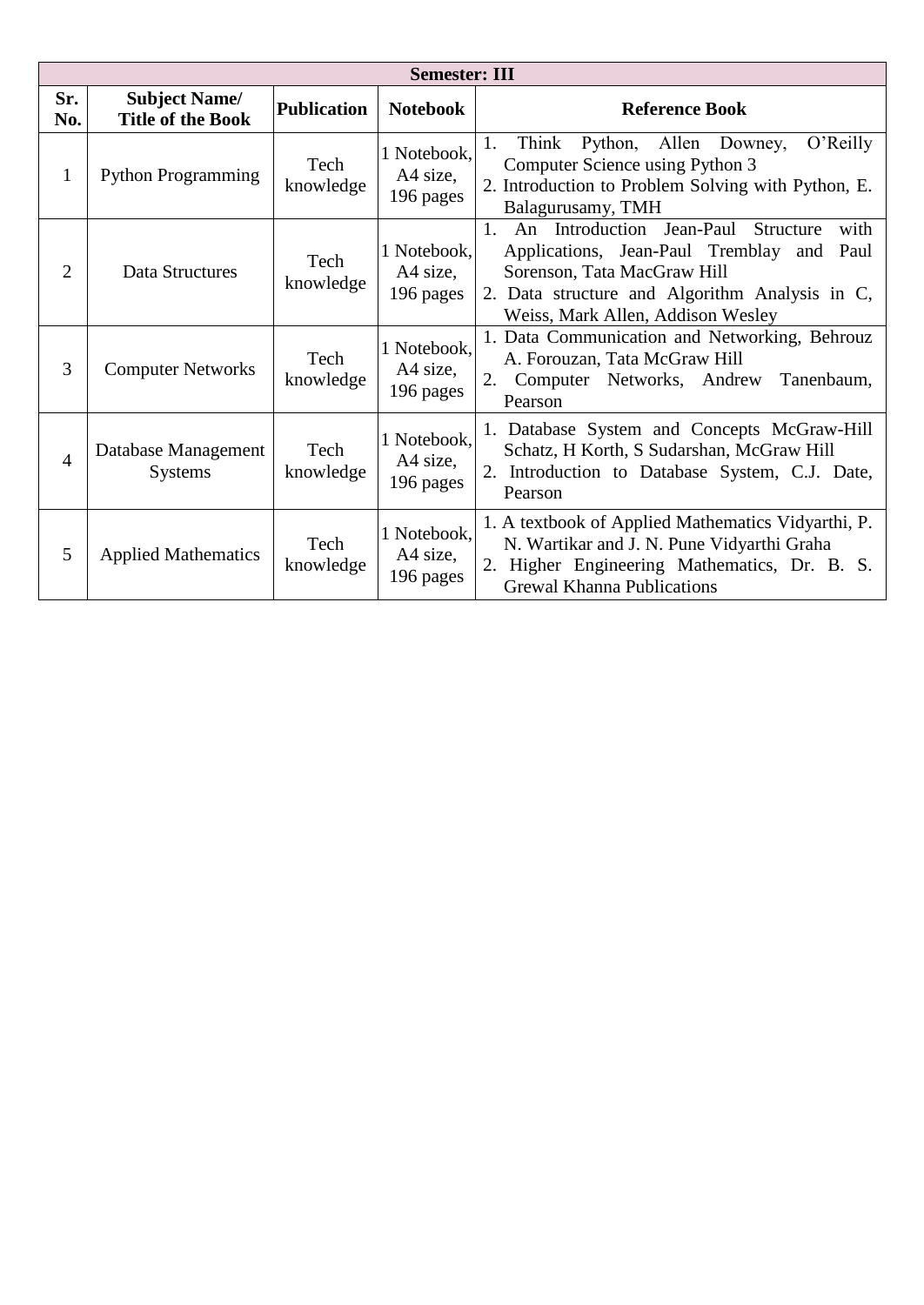| <b>Semester: IV</b> |                                                           |                    |                                      |                                                                                                                                                                                                                                    |  |
|---------------------|-----------------------------------------------------------|--------------------|--------------------------------------|------------------------------------------------------------------------------------------------------------------------------------------------------------------------------------------------------------------------------------|--|
| Sr.<br>No.          | <b>Subject Name/</b><br><b>Title of the Book</b>          | <b>Publication</b> | <b>Notebook</b>                      | <b>Reference Book</b>                                                                                                                                                                                                              |  |
| 1                   | Core Java                                                 | Tech<br>knowledge  | 1 Notebook,<br>A4 size,<br>196 pages | 1. Java: The Complete Reference, Herbert Schildt,<br>McGraw Hill<br>2. Core Java, Volume I: Fundamentals, Hortsman,<br>Pearson                                                                                                     |  |
| $\overline{2}$      | Introduction to<br><b>Embedded System</b>                 | Tech<br>knowledge  | 1 Notebook,<br>A4 size.<br>196 pages | 1. Introduction to embedded systems, Shibu K V,<br>Tata Mcgraw-Hill<br>2.<br>The 8051 Microcontroller and Embedded<br>Systems, Muhammad Ali Mazidi, Pearson                                                                        |  |
| 3                   | <b>Computer Oriented</b><br><b>Statistical Techniques</b> | Tech<br>knowledge  | 1 Notebook,<br>A4 size.<br>196 pages | 1. Statistics, Murray R. S International J. Stephens.<br>McGraw - Hill International<br>2. Fundamental of mathematical statistics S.C. Gupta<br>and V.K. Kapoor, Sultan Chand And Sons                                             |  |
| 4                   | Software Engineering                                      | Tech<br>knowledge  | 1 Notebook,<br>A4 size,<br>196 pages | 1. Software Engineering, edition, Ian Somerville,<br>Pearson Education.<br>2. Software engineering, a practitioner's approach,<br>Roger Pressman, Tata Mcgraw-hill                                                                 |  |
| 5                   | <b>Computer Graphics and</b><br>Animation                 | Tech<br>knowledge  | 1 Notebook,<br>A4 size,<br>196 pages | 1. Computer Graphics - Principles and Practice, J. D.<br>Foley, A. Van Dam, S. K. Feiner and J. F.<br>Hughes, Pearson<br>2. Principles of Interactive Computer Graphics,<br>William M. Newman and Robert F. Sproull,<br><b>TMH</b> |  |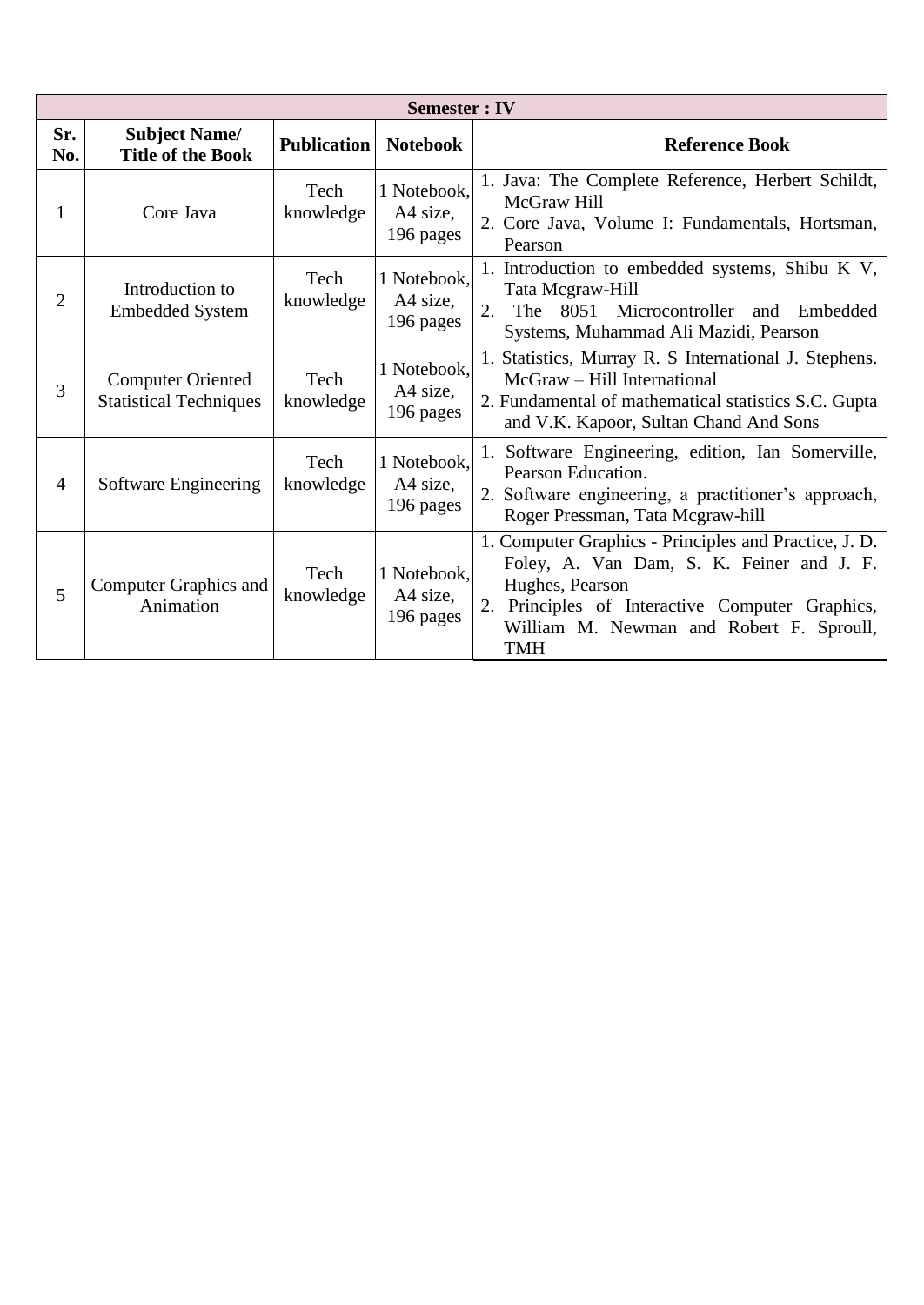| Semester : V |                                                  |                    |                                      |                                                                                                                                                                                          |  |
|--------------|--------------------------------------------------|--------------------|--------------------------------------|------------------------------------------------------------------------------------------------------------------------------------------------------------------------------------------|--|
| Sr.<br>No.   | <b>Subject Name/</b><br><b>Title of the Book</b> | <b>Publication</b> | <b>Notebook</b>                      | <b>Reference Book</b>                                                                                                                                                                    |  |
| -1           | Software Project<br>Management                   | Tech<br>knowledge  | 1 Notebook,<br>A4 size,<br>196 pages | 1. Software Project Management, Bob Hughes, Mike<br>Cotterell, Rajib Mall, TMH<br>2. Software Project Management, Walker Royce,<br>Pearson                                               |  |
| 2            | Internet of Things                               | Tech<br>knowledge  | 1 Notebook,<br>A4 size,<br>196 pages | 1. Designing the Internet of Things, Adrian McEwen,<br>Hakim Cassimally, WILEY<br>2. Internet of Things – Architecture and Design, Raj<br>Kamal, McGraw Hill                             |  |
| 3            | <b>Advanced Web</b><br>Programming               | Tech<br>knowledge  | 1 Notebook,<br>A4 size,<br>196 pages | 1. Beginning ASP.NET 4.5 in C#, Matthew<br>MacDonald, Apress<br>2. Hill programming, J. Kanjilal, Tata McGraw Hill                                                                       |  |
| 4            | Linux System<br>Administration                   | Tech<br>knowledge  | 1 Notebook,<br>A4 size,<br>196 pages | 1. Red Hat Enterprise Linux6 Administration, Sander<br>van Vugt, John Wiley and Sons<br>2. Red hat Linux Networking and System<br>Administration, Terry Collings and Kurt Wall,<br>Wiley |  |
| 5            | Enterprise Java                                  | Tech<br>knowledge  | 1 Notebook,<br>A4 size,<br>196 pages | 1. Java EE 7 For Beginners, Sharanam Shah, Vaishali<br>Shah, SPD<br>2. Advanced Java Programming, Uttam Kumar Roy,<br><b>Oxford Press</b>                                                |  |